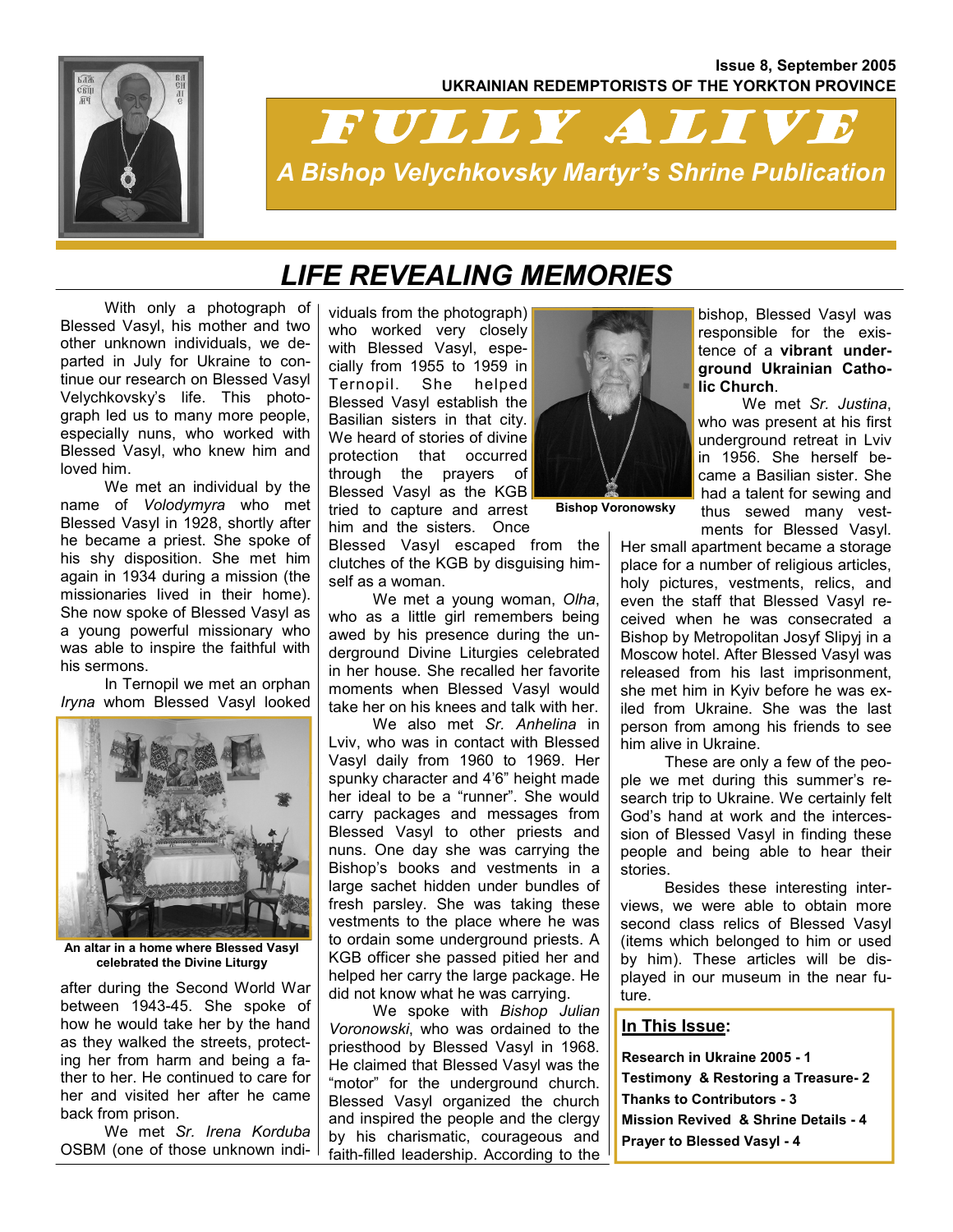## **TESTIMONY OF GRACES RECEIVED**

*I suffer from hypertonia and became deaf. I would walk and pray but nothing helped. I asked two doctors: what I could do and they said I need hearing aids. I could not afford them. I was so deaf that I could hear nothing. I would go to church, but I could not hear a word, neither when the priest spoke, neither the "Amen" nor "Lord, have mercy", or when a door was opening, nothing at all. Even when I walked on the street I could not hear a car approaching. I prayed and asked God, and I thought to myself – if God so wants to He will do. It was two and a half months already since I could not hear anything. The thought came to me that I should pray to Blessed Charnetsky, but then I thought, I knew Bishop Velychkovsky very well. I will ask him to inter-*



*cede with God. I said "dear Father Vasyl, if it is God's will, ask God that I may hear, for it is very hard to live and not hear anything. Ask God that I may hear at least something." And I prayed a "Hail Mary" and a "Glory be". I was walking home but could hear nothing, but I prayed: what will be will be. Sister had to shout loudly into my ear so that I could hear.* 

**Sister Iryna** 

 *The next day, I went to church for Liturgy. I prayed again the intention to* 

*Blessed Velychkovsky. "Bishop, if you could ask God that I could regain my hearing, so that I could at least hear a bit of the word of God and the Divine Liturgy." I prayed the "Hail*  *Mary" and the "Glory Be" and went home. When I got home I continued to pray. Suddenly I heard some noise as if a door was opening. Then Sister came into the room and came to my ear and began shouting. I replied: "Why are you shouting to me? I hear you well." She said: "How* 



*can you hear me? What is it with you? Were you pretending all the time?" I said: "No, I don't know how but I hear you well." Then at eight o'clock there was a program from Vatican radio and I heard every word that was said. I thought that most likely it was prayer that helped me. The next day I went to church for the Divine Liturgy. I came late to church and when the church doors opened, I heard the Gospel being read. I stood at the entrance and didn't go any further. From the entrance I heard every word.* 

 *I am very thankful. Many times I pray to Blessed Velychkovsky and I thank him for the gift of healing. I believe that it was truly a miracle and that the grace came through Blessed Vasyl.* 

> *A Testimony from Sister Iryna Korduba OSBM Ternopil, Ukraine*

**Please notify the Shrine of any graces received through the intercession of Blessed Vasyl.** 

In downtown Lviv, near the Halytsky Market, where one can buy beautiful flowers, is the apartment where Blessed Vasyl lived from 1955 to 1969. From the time of his release from his prison term in Vorkuta until the time of his final arrest, Blessed Vasyl made his apartment the center of church activity.

 His apartment had two small rooms. The first was a kitchen and pantry. The second was his bedroom, his



**Blessed Vasyl's apartment being restored with his furniture** 

office, a chapel (cathedral), library, and his chancery. He shared this room with a Redemptorist, Bro. Irenee, C.Ss.R..

## **RESTORING A TREASURE**

Here, early each morning he would quietly celebrate the Divine Liturgy in one corner of the room away from the window. In this room daily he would secretly meet priests and nuns and laity who would bring him requests for baptisms, marriages, liturgies, or for some holy objects such as crosses, holy cards, rosaries, etc. He would distribute what he could and fulfill whatever requests for apostolic work he could personally. Or he would assign this work to those priests who would come to him. He encouraged all to be courageous and not be afraid of arrest, for they were doing God's work. Witnesses told us that there would be up to twenty or more people coming each day.

 In 1991 after Ukraine declared its independence, this apartment no longer belonged to the Redemptorists. A few years later, through the efforts of Bishop Michael Hrynchyshyn, C.Ss.R. and Fr. Michael Yakemetz, C.Ss.R., the apartment was bought back. We have now begun to restore it to its original state. This past summer we collected furniture used by Blessed Vasyl: his bed, a free standing closet, table and chairs, and the "altar". Many of the original artifacts were found. Among the most precious was **an icon of our Mother of Perpetual Help**. This icon has several bullet holes in it  $-$  a



**Notice the bullet hole above Jesus' head** 

testimony to the time of conflict and war. This icon hung in Blessed Vasyl's apartment. He fervently prayed before it. Now again it hangs on the wall of his apartment.

 This museum/room will become a place of pilgrimage and prayer for the people of Ukraine and for pilgrims from abroad.

**Our future plans** are to organize pilgrimages from North America to his apartment and other sites in Ukraine where Blessed Vasyl lived and worked.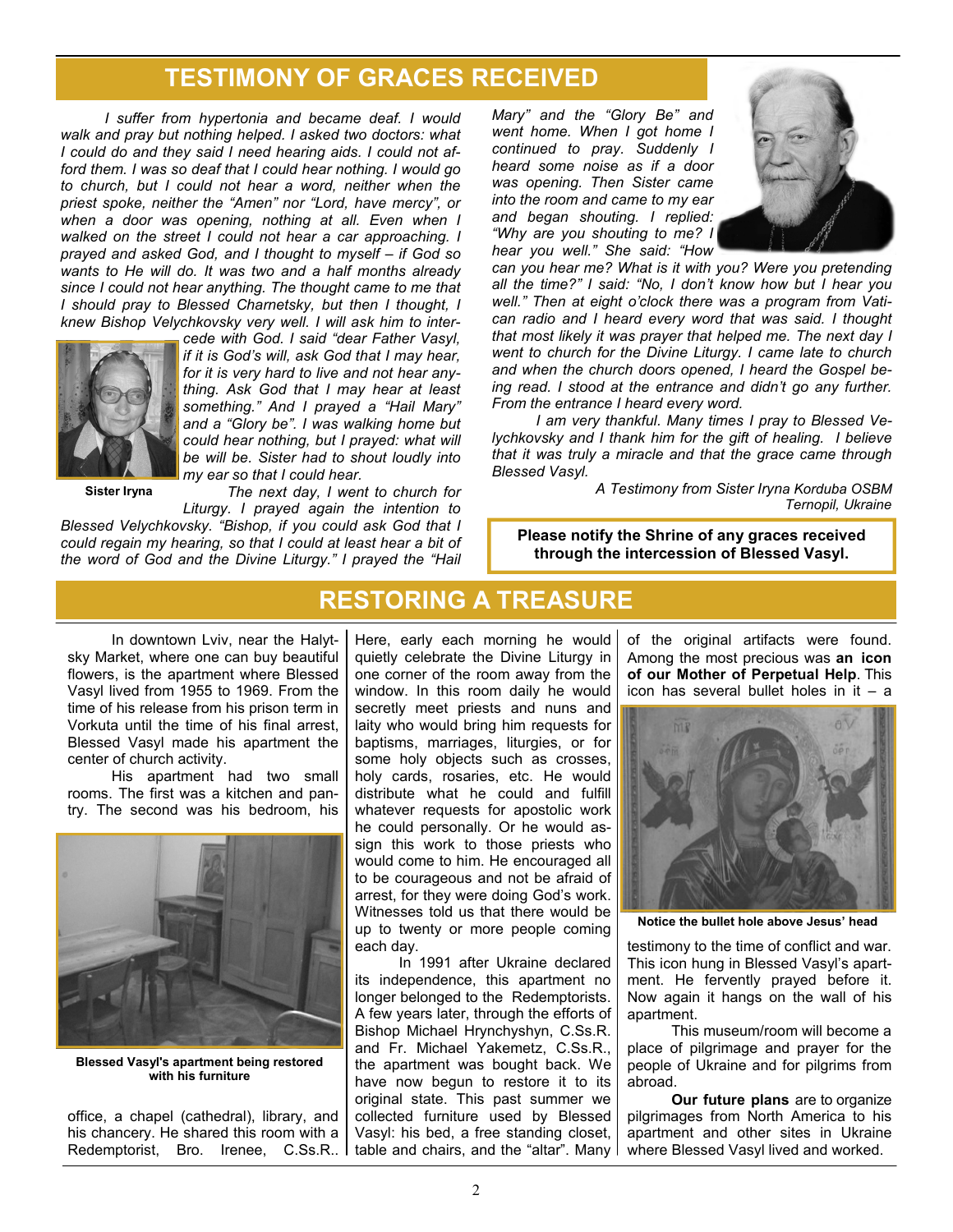# **THANK YOU!!!**

*Your generous donations make it possible for us to conduct our ministry at the Shrine and to promote the knowledge of Blessed Vasyl throughout the world. Thank you to all the contributors to the Bishop Velychkovsky Martyr's Shrine. We are grateful to those who have named the Shrine as a beneficiary in memory of their loved ones. May Blessed Vasyl bless each one of you.* 

#### *Contributions listed below are from May 1st until August 31st 2005.*

Christine Walker

#### **1000+**

*In memory of Nick Banera*  Brian & Victoria Adams Dr. Jerry Baluta John & Marta Baluta Leo & Oksana Baluta Anna Banera Ed Banera Terry & Pat Banera Edith Chesley Efronsina Chomtschyn Wade & Bonnie Christensen Stephen Cook Dave & Jacqueline Derksen Dr. Gerard & Mrs. Cora Duffy Jean Gilbert Richard & June Gray Mary Haluk Worth & Rhue Hayden Ostap & Tatiana Hawaleshka W. Holowka Brian & Nancy Jo Howie Adam & Jennie Huchko Luba Huk John & Mary Hykawy Tom & Janice Jackson Mary Jane Kalenchuk Maria Kalicinsky Ronald Kanteluk Gordon & Gerri Kilcup Helen S. Korban Stephen & Martha Korbutiak Kay Kormylo Lidia Kotowycz Edith Kotyk Pauline Kowalchuk Nadia Kozoris Luba Krosney Garr & Helene Kukura Peter & Roxolana Kurjewicz Marusia Labay Ann Leniuk Nadia Leskiw Manitoba Liquor Control Commission Kim Mars Nick & Jennie May Stafania Myhaluk Nestor & Aka Papish Andrei Parkasewych George & Orysia Parkasewych Dayle Paul Irene Pilipowicz Ralph Brown School Staff Ramussen/Werestiuk Families Margaret Saray Olha Senchuk Oksana Serwylo Wsevolod Andrew Shpytkovsky Andrew & Pat Sirski Barb Sliwiany Bill & Jean Smith Danny & Betty Somers Bryan & Susan Stastook Terry & Colleen Stastook Toni & Vicky Stastook Harry & Marika Szkwarek Ukrainian Cultural & Educational Centre

 Jim & Joan Warbeck Dennis & Steffie Wawrykow Marianne Wawrykow & Chris Kowal Ken Wood Roman & Olga Zubach Andy & Irene Zurawsky Ernest Uhryn & children, Lisa, Paul, Mariann, Michael, Karen Slovak Redemptorist Fathers **500+**  *In thanksgiving for the priesthood*  Fr. Josaphat and Joan Korchinski **100+**  *In memory of mother Maria*  Fr. Bohdan Borowec Peter & Helen Chubaty Tatiana K. Diachynsky Walter Dudych Father Seelos Center *In memory of John & Pauline*  Martin & Helen Fydirchuk *In memory of Laurette & Mike*  Roy Gulenchin Holy Ghost Ukrainian Catholic Church Holy Spirit Seminary John & Mary Hykawy Knights of Columbus Fr. Filipow Council #8944 *In memory of wife Cecile*  Norman Kornberger David & Diane Pinuta *In honor of the marriage of Diana & Russell Kornuck*  Beverly Kyle & David Sokolowski Emil M. Maybo Larry & Carole Morisette Fr. Andrew Muzyka Fr. Andrew & Maria Onuferko Nadya Palamartchuk Fred & Sonja Pawliw St. Michael's UCWLC Larry & Evelyn Tycholis Walter Wowczuk *In memory of Paul Yakimischak*  Lyna and Gregory Yakimischak Youth of the Assumption Catholic Church **<100** 

3 Rubena E. Abraham Brian & Victoria Adams Dorothy Amundend *In honour of Bob & Anne Artymko*  Vincent & Marianne Artymko Mike & Lillian Balak Mariette Bayer Gena Bodnar Hazel J. Borodey Alexander & Olga Boychuk *In memory of parents Katharina & Luka Staranczak*  Ewhen & Stephanie Brenycz George & Rita Buors Dan Burkart Katherine Buyachok Christ the King School Luz Cruz Irene Cwiak Perry Dayanghirang

Marianne Derkach Rev. George Dorn *In memory of Alex & Elsie Peters*  Michael Dudar & Joanne Peters A.O. Fedoruk M.I. Fil Karen Fitzpatrick Jean Gilbert  *In memory of Anna & Silverio*  Romarico V. Gonzales Mary Gryba *In memory of John Hnatiuk*  Ted Hnatiuk Catherine Holmes D. Hood Dan & Bella Kalenchuk Maria Kalicinsky Peter Kondra *In memory of John Trach*  Edith Kotyk Rose Kozak Fr. Michael & Marilyn Krochak Michael & Mildred Kucher Fr. Yurij & Dorthy Lazurko Joan Lefsrud Darlene Litchie Derek & Barbara Longfield Dr. Joseph Lozinsky James & Elaine Mandziuk  *In memory of Dmytro Semaniuk*  Mary & Allen Marcinkow Maria Matwichuk Vera Matwichyna Yvette McMullan Alexandra Melnyk Mona Minalabag Joe & Fran Mudry *In honor of grandson Tyler*  Ed & Nettie Nakonechny Olga Nakonechny *In honor of Paraskevia, Maria, & Ivan*  S. Newediuk M. Nowoselski Pauline Nykolyszyn B. Parker Anne Pasieczka Maria Pastuszenko Ademar Rakowsky *In memory of husband Michael*  Jean Roshko Anne Ross Helen Schentag Anne Shpak Mike & Darlene Sidak *In memory of Catherine Sirski*  Anne Banera Lena Smaluck H. Tomchuk Deacon Jude von Mann Peter Wozney Irere Yarema *In memory of deceased family*  Olga Yaskiw William & Kathleen Zambrick *In memory of sister Mary*  Ann Zulak Ann Zulak